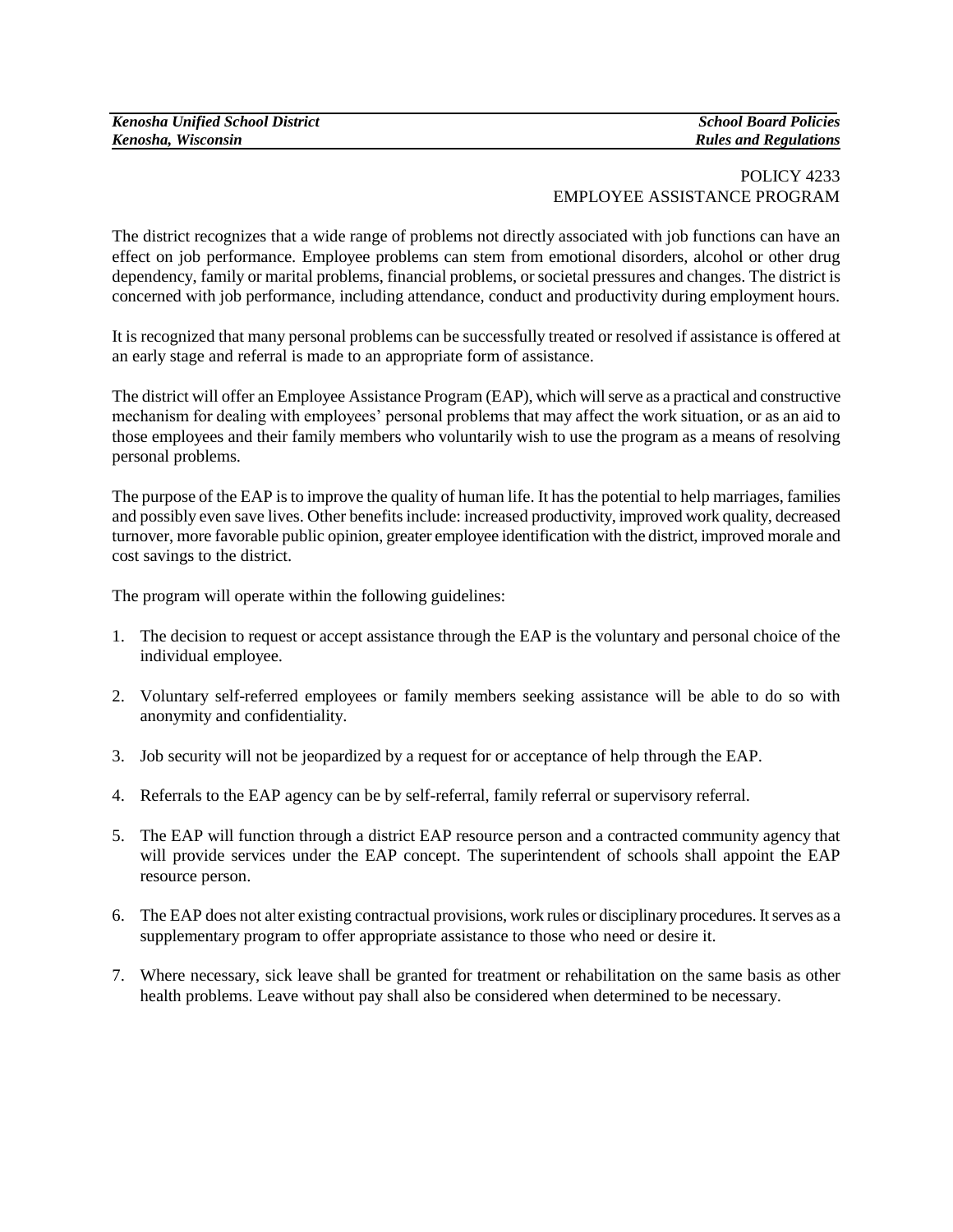## POLICY 4233 EMPLOYEE ASSISTANCE PROGRAM Page 2

## CROSS REF.: 4221 Alcohol and Drug Free Workplace 4260 Personnel Records 4362 Employee Discipline Employee Handbook

ADMINISTRATIVE REGULATIONS: None

- AFFIRMED: April 21, 1991
- REVISED: June 27, 2000 September 23, 2014 October 28, 2014 March 28, 2017